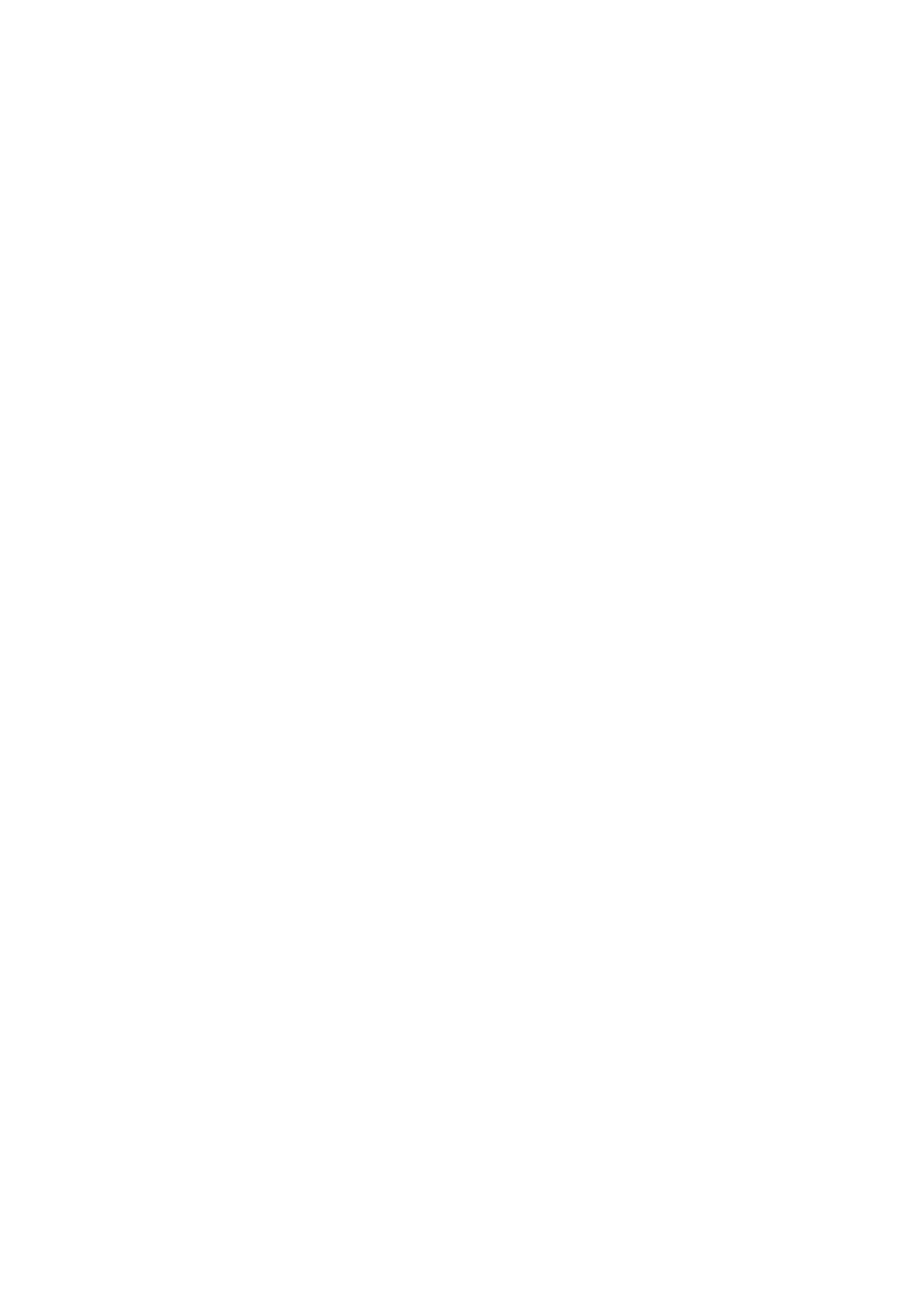Phase three - the 'thawing', recovery phase. This typically lasts 5-24 months. The stiffness gradually goes and movement gradually returns to normal, or near normal.

Symptoms often interfere with everyday tasks such as driving, dressing, or sleeping. Even scratching your back, or putting your hand in a rear pocket may become impossible. Work may be affected in some cases.

There is great variation in the severity and length of symptoms. Untreated, on average the symptoms last 2-3 years in total before going. In some cases it is much less than this. In a minority of cases, symptoms last for several years.

Frozen shoulder affects about 1 in 50 adults at some stage in their life. It most commonly occurs in people aged between 40 and 60. It is more common in people who have diabetes. Either shoulder can be affected but most commonly it is the nondominant shoulder. That is, the left shoulder in a right handed person. In about 1 in 5 cases the condition also develops in the other shoulder at some stage. Frozen shoulder is not a form of arthritis, and other joints are not affected.

The cause is not clear. It is thought that some scar tissue forms in the shoulder capsule. The capsule is a thin tissue that covers and protects the shoulder joint. The scar tissue may cause the capsule to thicken, contract, and limit the movement of the shoulder. The reason why the scar tissue forms is not known. .

A frozen shoulder occasionally follows a shoulder injury, but this is not usual and most cases occur for no apparent reason.

The aim of treatment is to ease pain and stiffness, and to keep the range of shoulder movement as good as possible whilst waiting for the condition to clear. One or more of the following may be advised to help ease and prevent symptoms.

#### Anti-inflammatory painkillers

For example, ibuprofen, diclofenac, naproxen, etc. One of these drugs is commonly prescribed to ease pain. There are many different brands. Therefore, if one does not suit, another may be fine. Side effects sometimes occur with anti-inflammatory painkillers. Always read the leaflet that comes with the drug packet for a full list of cautions and possible side effects.

### Ordinary painkillers

Paracetamol or codeine may be an option if anti-inflammatory painkillers do not suit. These do not have any anti-inflammatory action, but are good painkillers. Constipation is a common side effect from codeine. You can take painkillers in addition to other treatments.

### Shoulder exercises

These are commonly advised. The aim is to keep the shoulder from 'stiffening up', and to keep movement as full as possible. For most benefit, it is important to do the exercises regularly, as instructed by a doctor or physiotherapist. .